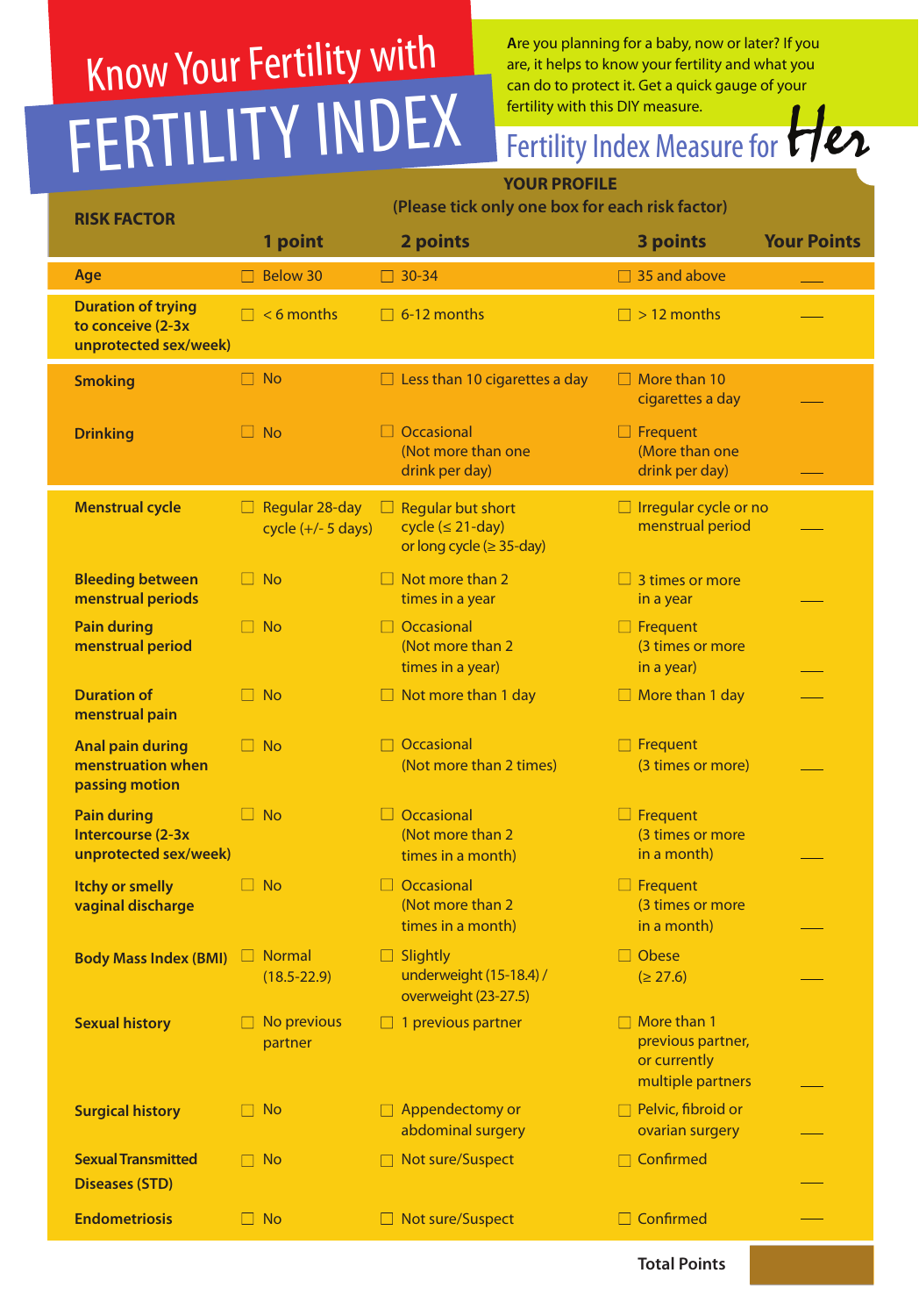### Know Your Fertility with FERTILITY INDEX

**A**re you planning for a baby, now or later? If you are, it helps to know your fertility and what you can do to protect it. Get a quick gauge of your fertility<br>with this DIY measure.

## with this DIY measure.<br>Fertility Index Measure for **Him**

| <b>RISK FACTOR</b>                                                                                                  | <b>YOUR PROFILE</b><br>(Please tick only one box for each risk factor) |                                                                    |                                                                              |
|---------------------------------------------------------------------------------------------------------------------|------------------------------------------------------------------------|--------------------------------------------------------------------|------------------------------------------------------------------------------|
|                                                                                                                     | 1 point                                                                | 2 points                                                           | <b>Your Points</b><br>3 points                                               |
| Age                                                                                                                 | Below 30                                                               | $\begin{array}{ c c }\n\hline\n30-44\n\end{array}$                 | $\Box$ 45 and above                                                          |
| <b>Smoking</b>                                                                                                      | $\Box$ No                                                              | $\Box$ Less than 10 cigarettes a day                               | $\Box$ More than 10<br>cigarettes a day                                      |
| <b>Drinking</b>                                                                                                     | $\Box$ No                                                              | $\Box$ Occasional<br>(Not more than two<br>drinks per day)         | $\Box$ Frequent<br>(More than two<br>drinks per day)                         |
| <b>Body Mass Index (BMI)</b>                                                                                        | Normal<br>$\Box$<br>$(18.5 - 22.9)$                                    | $\Box$ Slightly<br>underweight (15-18.4)<br>/ overweight (23-27.5) | $\Box$ Obese<br>(≥ 27.6)                                                     |
| <b>Sexual History</b>                                                                                               | No previous<br>partner                                                 | $\Box$ 1 previous partner                                          | $\Box$ More than 1<br>previous partner,<br>or currently<br>multiple partners |
| <b>Surgical History</b>                                                                                             | $\Box$ No                                                              | $\Box$ Abdominal surgery                                           | $\Box$ Surgery on Testis or<br><b>Urogenital System</b>                      |
| <b>Sexual Transmitted</b><br><b>Diseases (STD)</b>                                                                  | $\Box$ No                                                              | Not sure/Suspect                                                   | $\Box$ Confirmed                                                             |
| <b>Sexual Dysfunctions</b><br>i.e. Erectile dysfunction<br>or ejaculation problem<br>(unprotected sex 2-3X/<br>week | $\Box$ No                                                              | Occasional<br>(Not more than 2<br>times in a month)                | $\Box$ Frequent<br>(3 times or more<br>in a month)                           |
| <b>History of mumps</b><br>after puberty                                                                            | $\Box$ No                                                              | □ Not Sure                                                         | $\Box$ Confirmed                                                             |
| <b>History of Tubercolosis</b>                                                                                      | $\Box$ No                                                              | $\Box$ Not sure                                                    | $\Box$ Confirmed                                                             |
|                                                                                                                     |                                                                        |                                                                    | <b>Total Points</b>                                                          |

\* Guidelines by the U.S. Department of Agriculture and the U.S. Department of Health and Human Services . A standard drink is generally considered to be 12 ounces of beer, 5 ounces of wine, or 1.5 ounces of 80-proof distilled spirits. Each of these drinks contains roughly the same amount of absolute alcohol--approximately 0.5 ounce or 12 grams